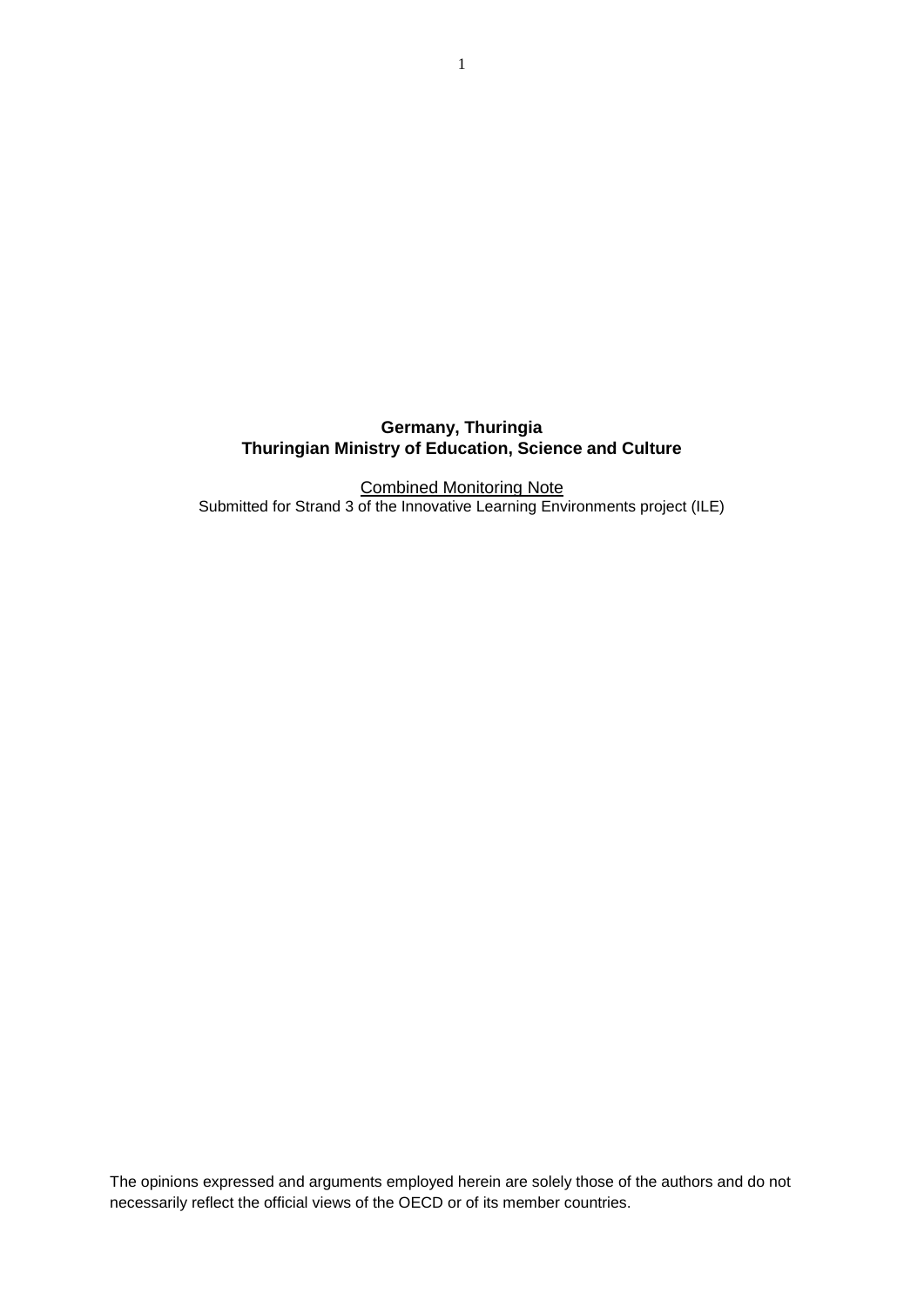### Combined Monitoring Note

## **1. Overview of the Selected Innovative Learning Strategy/Initiative**

Introduction: how and when did the initiative start and the background. Then, provide a summary of:

- Aims & rationales,
- The target populations,
- Institutions involved, and
- Accountability, governance, and broader policies that contextualise the featured initiative.

Why does the initiative/strategy look like it does?

The Start-Up project of the Thuringian Ministry of Education, Science and Culture (TMBWK) "Development of Innovative Learning Environments" has been in operation since January 2012. With regards to the Thuringian Sustainability Strategy (TNS), it forms part of the focal point "Education for Sustainable Development" (TNS, Chapter 6). Within this focal point, the sustainability strategy aims at encouraging sustainable thinking in children, young people and adults. Hereby, they are supported in acquiring an individual knowledge on global connections and challenges, as for example the climate change or global equity and their complex economical, ecological and social causes. Sustainable development means to take into account environmental, social and economic aspects in equal measure.

In order to initiate and maintain sustainable educational processes in the context of the startup project, learners and teachers are to be vigorously and systematically supported in their individual development, their beliefs and convictions, as well as their experience of self- and co-determination.

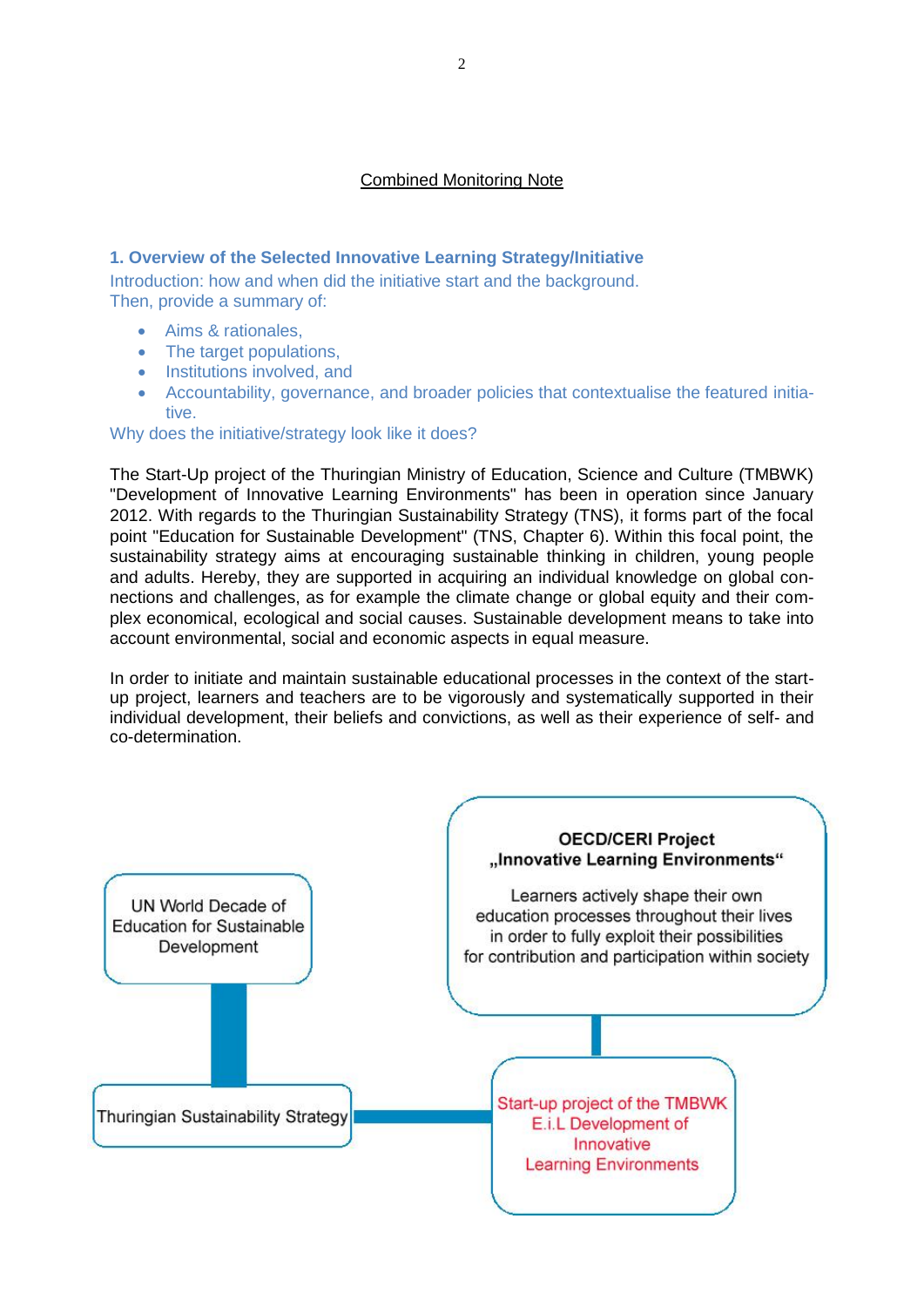The aforementioned goals of the start-up project are to be achieved by means of participation, customization of offers, professionalization of the educational staff, as well as diversity and networking of schools among each other and with other institutions.

Thus, the start-up project is designed to contribute to a sustainable development of the Thuringian education system by taking up and further pursuing existing development approaches of innovative learning environments. Start-up project schools are to serve as a prime example for other schools in Thuringia.

In the start-up project, the learning environments of 33 Thuringian schools from all five education authority areas in Thuringia are systematically enhanced over an initial period of 3 years. This happens under the aforementioned objectives and in accordance with the concrete ideas and goals of each school. Participants of the project are primary schools (GS), regular schools (RS), Thuringian community schools (TGS), integrated comprehensive schools (IGS), grammar schools (GYM), support centres (FÖZ) and vocational schools (BBS). The following table provides an overview of the regional and type-of-school distribution of the start-up project schools.

|                             | <b>GS</b><br>(primary<br>school) | <b>RS</b><br>(regular<br>schools) | <b>TGS</b><br>(Thuringian<br>Community<br>Schools)<br>IGS<br>(integrated)<br>Comprehensive<br>Schools) | FÖZ<br>(support<br>centres) | <b>GYM</b><br>(grammar<br>school) | <b>BBS</b><br>(vocational<br>schools) | Total          |
|-----------------------------|----------------------------------|-----------------------------------|--------------------------------------------------------------------------------------------------------|-----------------------------|-----------------------------------|---------------------------------------|----------------|
| Northern<br>Thuringia       | 3                                | $\ddot{\mathbf{1}}$               | $\ddot{\mathbf{1}}$                                                                                    |                             | 1                                 |                                       | 6              |
| Eastern<br>Thuringia        | $\overline{2}$                   | 3                                 | $\mathbf{z}$                                                                                           |                             |                                   | 1                                     | 8              |
| Southern<br>Thuringia       | 1                                | 1                                 |                                                                                                        |                             |                                   | $\overline{2}$                        | $\overline{4}$ |
| Western<br><b>Thuringia</b> | $\overline{2}$                   | $\overline{2}$                    | $\mathbf{1}$                                                                                           | 1                           |                                   |                                       | 6              |
| Central<br>Thuringia        | $\overline{2}$                   | $\mathbf{1}$                      | 3                                                                                                      |                             | 1                                 | $\overline{\mathbf{c}}$               | $\overline{9}$ |
| Total                       | 10                               | $\bf{8}$                          | $\overline{7}$                                                                                         | $\blacktriangleleft$        | $\overline{2}$                    | 5                                     | 33             |

**Table 1: number and distribution of the start-up project schools involved**

The learning environments of these 33 Thuringian schools, which already demonstrate diverse and innovative approaches, will be taken into focus and, under the mentioned objectives and in accordance with the specific development requirements of each school, analysed and enhanced. Innovative learning environments are thereby characterized by:

- conscious dealing with heterogeneity,
- realization of school-specific educational concepts,
- continual and reflective professionalization of educators,
- individualised forms of documentation of education, learning and performance,
- specific interior design.
- utilization of media and technology to support development and learning,
- various types of (supra)regional networking and
- topical work in alignment with the Thuringian Sustainability Strategy.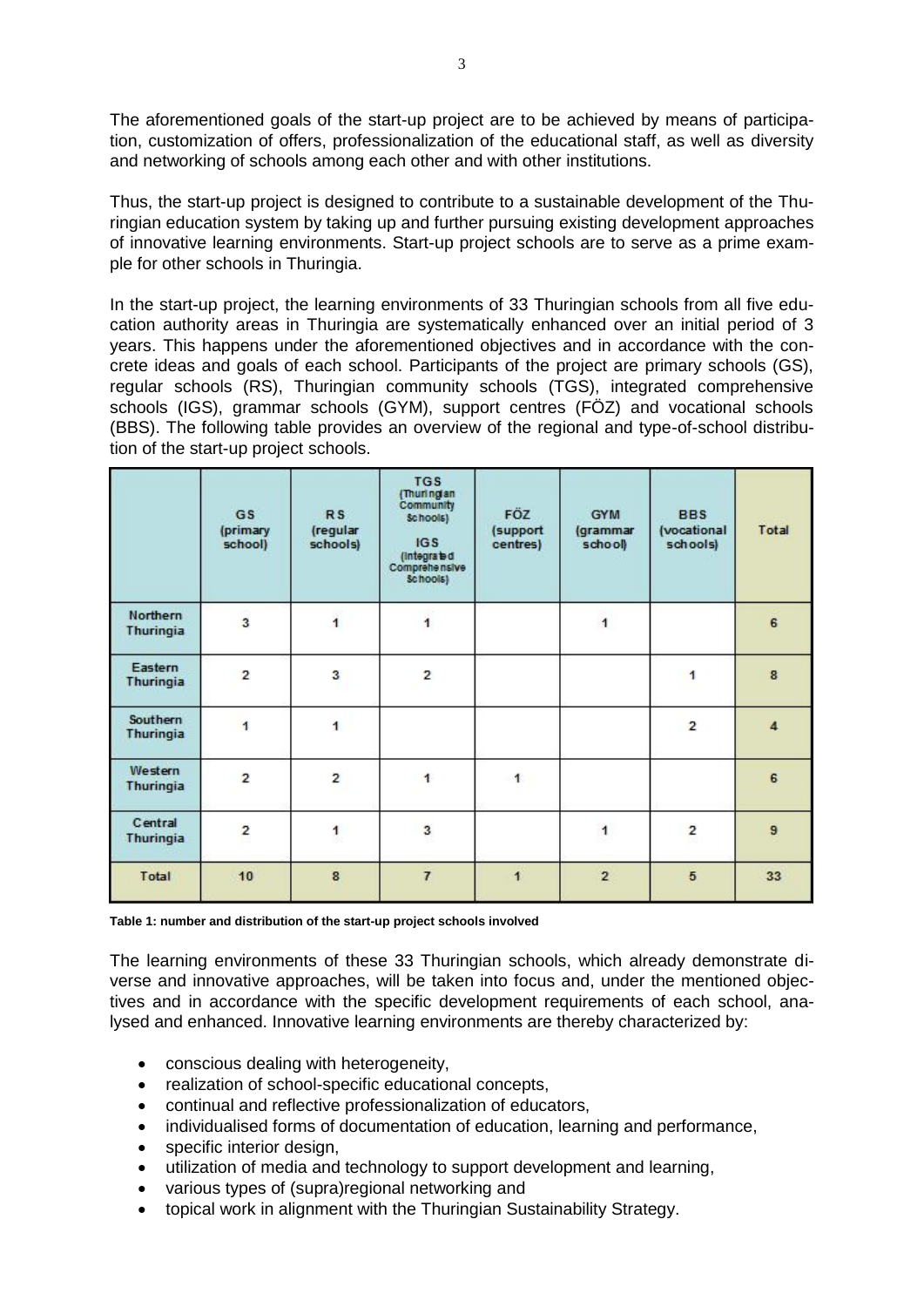The start-up project is managed and coordinated by the Thuringian Ministry of Education, Science and Culture (TMBWK), Unit of Autonomous School, Educational Planning and School Development (Frau Dr. Baumgart), in close co-operation with the Friedrich-Alexander University of Erlangen-Nuremburg, Chair of School Education (Prof. Dr. Michaela Gläser-Zikuda). In addition, the following ministries and committees provide advice and assistance: Board for Sustainable Development, Board for Inclusive Education, TMSFG (Thuringian Ministry of Social Affairs, Welfare and Health), TMLFUN (Thuringian Ministry of Agriculture, Forestry, the Environment and Nature Conservation), ThILLM (Thuringian Institute for In-Service Teacher Training, Curriculum Development and Media) as well as a Start-Up Project Council.

# **2. The Strategy's "Theory of Change"**

What is the theory of change underpinning the strategy  $-$  i.e. how is it expected that the desired results will happen? What are the mechanisms in place to realise such a "theory"? Why is it expected that significant change will take place in the nature of learning on the ground and at the same time that this will occur at the hoped-for scale and be sustained? How robust have the underpinning change strategies proved to be?

To support the development process of the 33 start-up project schools, the theoretical framework for impact analysis, the so-called Impact of Professional Development Model (IPROD Model) (cf. Zehetmeier, 2008) will be used, which has been developed as part of the scientific analysis of concepts of advanced teacher training. Next to various levels of impact of advanced teacher training (knowledge, approach and practice), the model also covers a categorization of characteristic elements regarding training measures (e.g. the learners, teaching trainers, programme and context), as well as factors that are beneficial or hindering to results (see also Fig.1) (cf. Zehetmeier, 2008).



**Fig. 1: simplified** *IPROD Model*

In the context of communal network management, the schools are supported by using training measures designed for the development of innovative learning environments. These are applied in conjunction with the following aspects (cf. Zehetmeier, 2010a, b):

- *Customization*: The offers for further training are based on the learner's needs (as well as those of the teachers, the school management and other members of the educational staff) and provide different choices and co-determination.
- *Ownership:* The learners are included into the planning and execution process of the measures and are supported in their role as active propagators. Teachers participating in innovative processes are more likely to implement the same on a long term basis (*empowerment*).
- *Networking:* Co-operation and exchange between the schools, the project management and other project partners encourage the formation of groups (learning community or professional community).
- *Reflection:* includes analysis, discussion and reflection of educational actions. Selfobservations in written form (diary or portfolio; cf. Gläser-Zikuda, 2012; Gläser-Zikuda & Hascher, 2007) are also employed.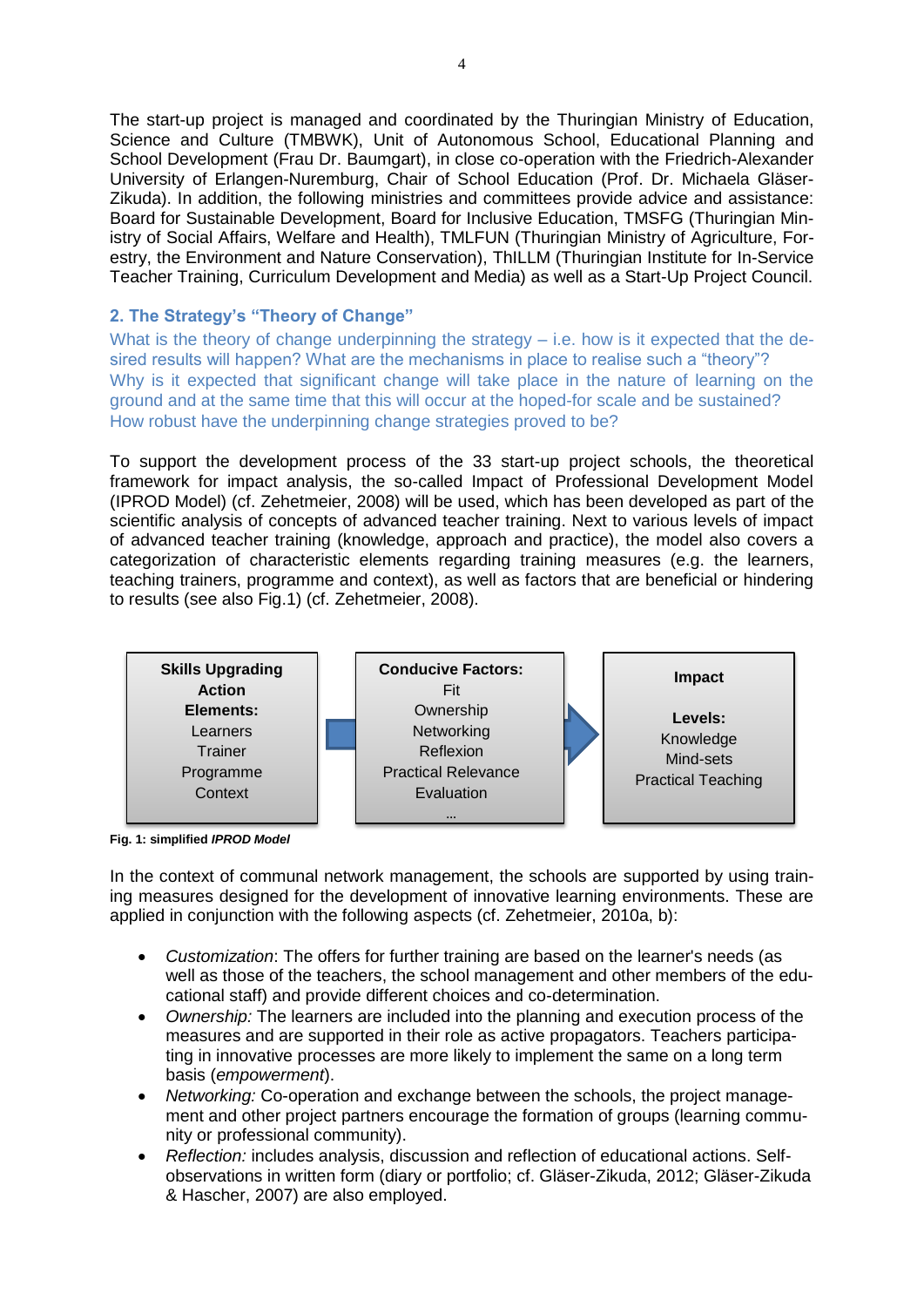- *Practical relevance:* is vital for further training, in order to open up possibilities for active learning.
- *Evaluation*: includes continuous evaluation and feedback from different project partners during the entire process.

The implementation measures are developed and put into practice in alignment with the focal points of the Thuringian Sustainability Strategy for innovative learning environments. An essential part of the school support is the process monitoring of the start-up project schools by qualified advisers for school development. This co-operation aims at continuously discussing and reflecting the development priorities locally at each school. The entire process will be documented and evaluated. Furthermore, concepts and educational material are created which are then used in the schools as well as in teacher training.

In order to create synergy effects, the plan also calls for an interconnection with existing Thuringian initiatives, projects and areas of development. Thus, it is planned to interconnect the start-up project with for example:

- nelecom (new learning culture in communes).
- SINUS (programme to further develop the teaching of mathematics and the natural sciences),
- V.i.L. (Understanding-intensive learning),
- DenkBunt (think colourful) State Programme (Thuringian State Programme for Democracy, Tolerance and Openness),
- ProLesen (pro-reading: project to support reading competence),
- Demokratisch Handeln (acting democratically: competition for general-education schools),
- buddY-Projekt (motto: Take care of each other. Be there for each other. Learn together),
- European Eco-School / International Agenda 21 School (pupils and teachers are committed to environmental and sustainability projects at their school and their surroundings) and
- SEfU (pupils as experts for classroom teaching).

### **3. The Unfolding Strategy in its Policy Context**

The intention of this section is to offer insights on the change and policy process itself as it has evolved since the strategy's inception.

- Compared with the situation when the strategy/initiative was established as outlined in Section 1, how far have the original intentions and mechanisms been maintained and, if they have changed, why? How responsive has the initiative been to altered circumstances?
- Elaborate on the role of policy and policy-makers, at various levels of the education system, in realising the innovative change.
- Has the policy context changed? Have new challenges, opportunities, stakeholders or resources emerged?

The start-up project's main objective is to make a sustainable contribution to the further development of the Thuringian education system by taking up existing development approaches at start-up project schools. Furthermore, it aims at developing the participating schools in such a way as to serve as a reference for other schools.

In relation to the Thuringian Sustainability Strategy, this means that children, young people and adults are encouraged and actively supported in acquiring an individual knowledge on global connections and challenges, as for example the climate change or global equity and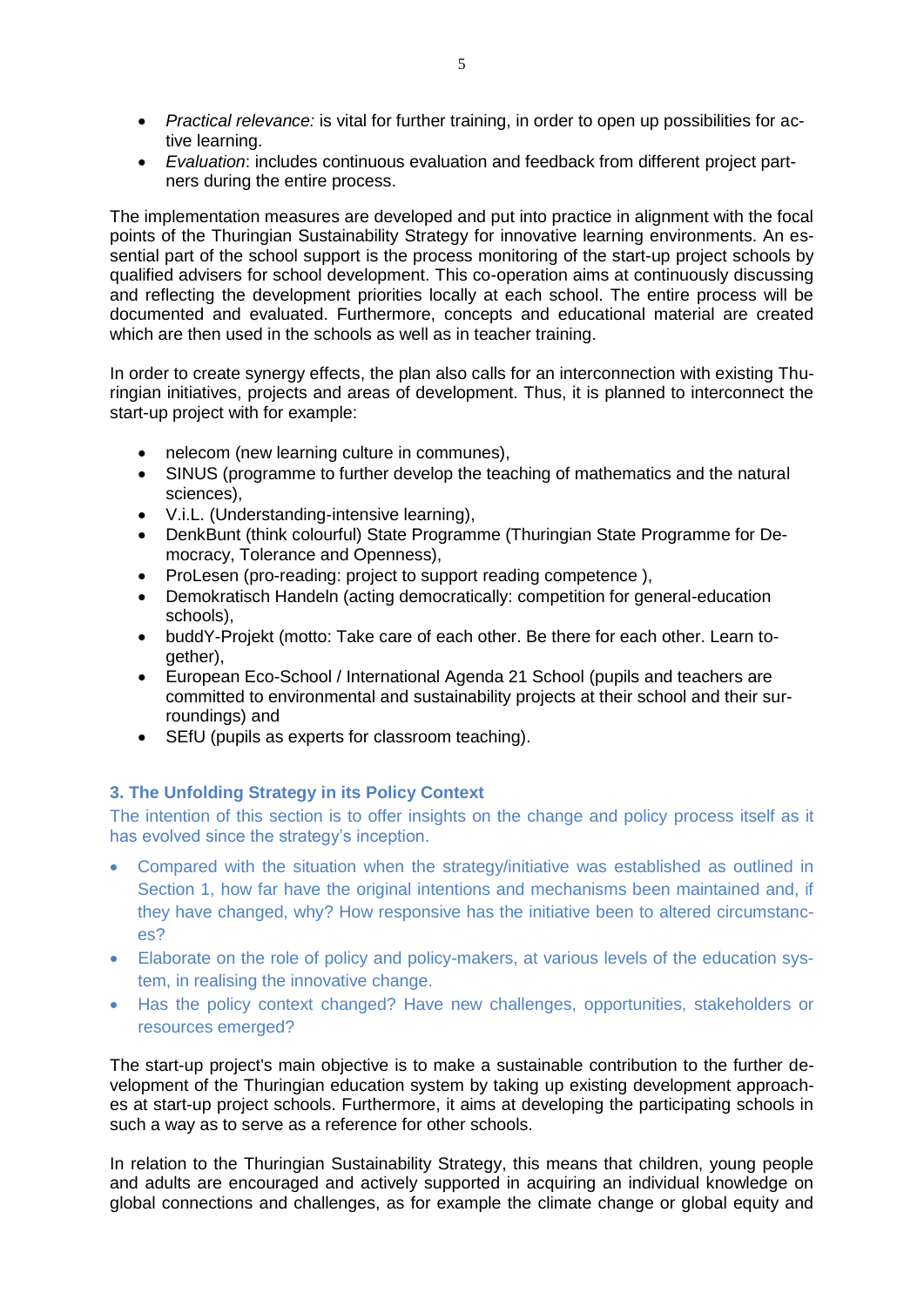their complex economical, ecological and social causes. Next to the development of diverse competences, the learner's individual development of beliefs and convictions, as well as their experience of self- and co-determination are of substantial importance; as has been shown, these factors are essential for a successful and sustainable education process. In conjunction with sustainable education, the Thuringian Sustainability Strategy particularly aims at increasing the number of young people with a school-leaving qualification (particularly those people with a migration background), the number of first-year students, as well as the number of adults with tertiary and post-secondary, non-tertiary degrees. (see also indicators 11, 12 and 13 of the Thuringian Sustainability Strategy 2013). Furthermore, questions of health education and environment education are addressed. Sustainability in the start-up project is implemented at the personnel level and at the structure and content level. On the one hand, learners who are supported by the start-up project are to self-regulate (Boekaerts, 1999), plan and implement their own individual education processes in such a way, as to experience them as emotionally positive, rewarding and important. In this, physical and psychological well-being (Eder, 1995; Hascher & Baillod, 2000), social inclusion as well as experience of competence and self-determination (Deci & Ryan, 1993) are important factors. Thereby, and in connection with a sustainable gaining of competences, "idle knowledge" (Renkl, 1996) shall be evaded. On the contrary, the learners are to be enabled to become life-long, active designers of their education processes and to optimize their possibilities of contribution and participation within society.

To reach these objectives, it is necessary to create optimal conditions for the qualified personnel involved in the start-up project schools. It is no less important to create ideal conditions at the level of structure and content within the education system, as well as to implement various effective measures. At the level of structure and content, it is important to create room conditions that allow all learners to make use of the education and learning offers (e.g. construction measures, accessibility, stimulating educational arrangements). The development of innovative learning environments aims at developing school-specific, educational conceptions, which present individualised forms of teaching and learning as well as learning- and performance-related documentation. These innovative learning environments take into account the heterogeneity of the learners and offer diverse, inspiring and adaptive educational content. They bring learners from formerly separated learning rooms together and are characterized by a room design that has a beneficial effect on development and learning and features learning supportive technology. Since education is accomplished not only in formal contexts but also in non-formal as well as informal contexts, the understanding of innovative learning environments goes beyond the education institutions. It also opens up to family, that is, parents and legal guardians, the further living environment of the pupils, and also the overall communal and regional environment. Therefore, there is a close co-operation with the Thuringian initiative "nelecom" (new learning culture in communes, http://www.nelecom.de). At the level of professional personnel, the educational staff has to be further trained and has to attain qualification through extensive, appropriate (locally, at each school) and continuous offers. This is to be realized with the participation of several experts (national and international, and from several disciplines) and institutions (e.g., ThILLM, University) as well as through projects (e.g. "V.i.L." / understanding-intensive learning, http://www.verstehenlernen.de/?page\_id=672). The interconnection with existing initiatives and projects like, for example, SINUS (a continuation of the BLK programme, dedicated to the increase of efficiency of the education in mathematics and the natural sciences), DenkBunt state programme, ProLesen, Demokratisch Handeln, buddY-project, or environmental protection in Europe is to be expanded in the start-up project in order to produce synergy effects. Furthermore, the start-up project helps to support the networking among the schools and the councils.

To reach the objectives of the project, the criteria for "innovative learning environments" as defined by the OECD, the principles of inclusive pedagogy against the background of the UN Disability Rights Convention (UNESCO, 1994, 2000) as well as the latest concepts and results of international school and teaching research are particularly useful. A particular orien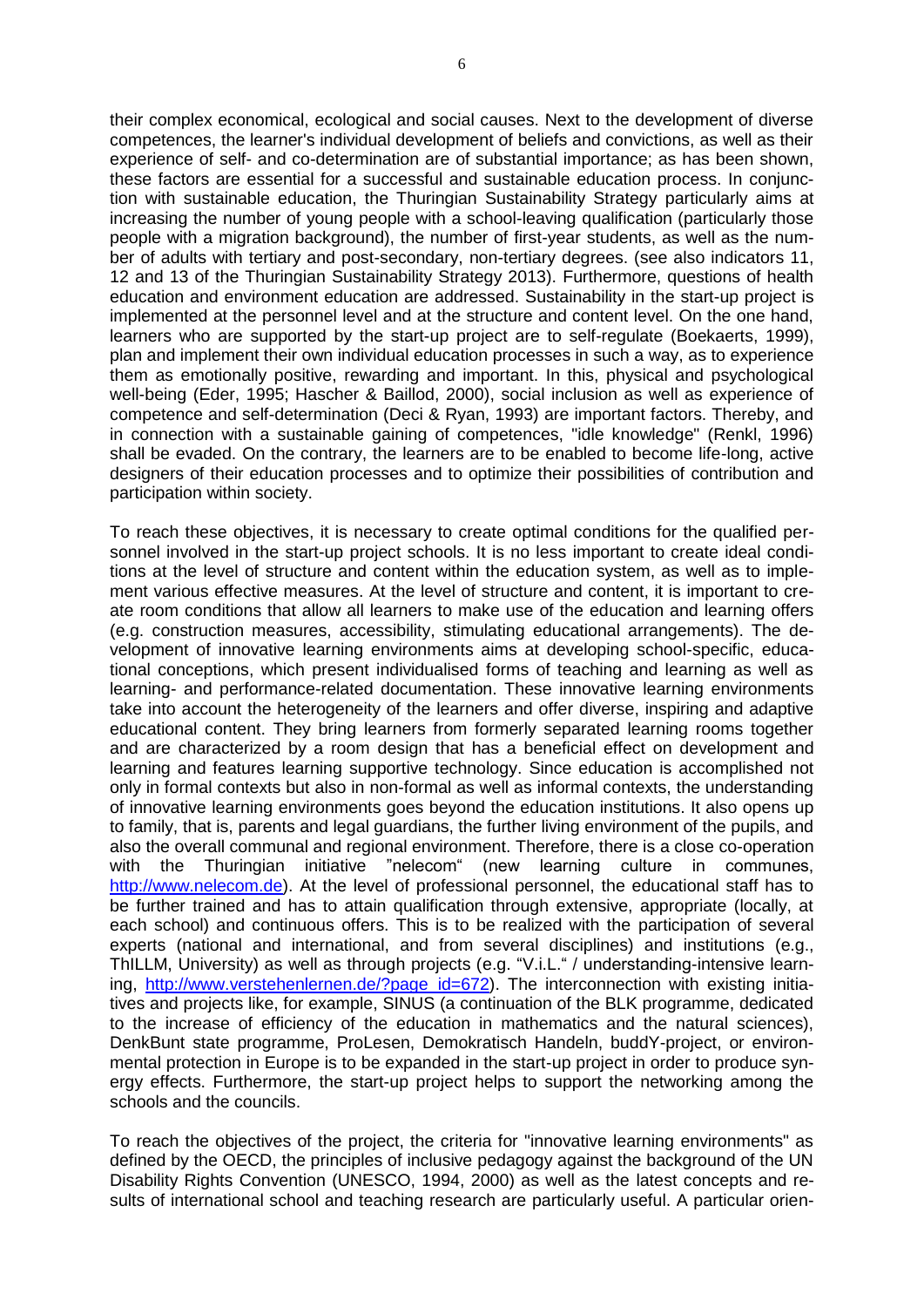tation is offered by the results of the CERI/ILE (Innovative Learning Environment) project of the OECD. On behalf of the Centre for Educational Research and Innovation (CERI), the Organisation for Economic Co-operation and Development (OECD) and the TMBWK, the Chair of School Education and General Didactics of the Friedrich-Schiller-University of Jena conducted case studies at three different Thuringian schools, in accordance with the "Innovative Learning Environments (ILE) project (cf. http://www.oecd.org/site/eduilebanff/48834621.pdf).The focus of the case study rested on the question, how the learning process in the context of innovative learning environments is supported and organized at the three participating schools. In this, innovative learning environments distinguish themselves by specific educational conceptions, contents and forms of teaching and learning, but also by the diagnosis, assessment and support of learning processes, performance and results. Another essential feature of innovative learning environments is the focus on the heterogeneity of the learners. Furthermore, a specific room design, or the use of learning supportive media and technology is of interest. Innovative learning environments are characterized by multiple elements of this kind. The empiric part of the ILE project dealt with the identification and description of concrete examples of existing innovative learning environments within OECD and non-OECD countries. As part of the project, all participating countries are presenting at least one innovative learning environment on the basis of a scientific analysis and documentation. As part of the project in Germany, the TMBWK has chosen the ImPULS-School Schmiedefeld (www.schule-schmiedefeld.de), the Jenaplan-School Jena (www.jenaplanschule-jena.de) and the Lobdeburg-School Jena [\(www.lobdeburgschule.de\)](http://www.lobdeburgschule.de/) with regards to the specific innovative character of these schools (cf. Gläser-Zikuda et al., 2013). Throughout this, the following four key areas have been examined:

- objectives, development and important context details of the innovative learning environment,
- characteristics and structure of the innovative learning environment,
- condition and quality of the learning process within the innovative learning environment,
- results and effectiveness of the innovative learning environment.

Next to interviews with the school management, the teachers, the learners and further education personnel, as well as with the learner's parents, structured, participatory observations within selected teaching-learning and the examination of key documents were used for data mining and case reports. Thuringia has been the only German federal state to participate in the CERI/ILE project of the OECD, and the results of the case examples of three innovative schools have been met with great national as well as international response. For this reason, the overall continuation of this project in the context of the start-up project "Development of Innovative Learning Environments" opens up many possibilities to internationally support the implementation of innovative concepts in schools and in (further) teacher training as well as in communal education contexts beyond Thuringia. The foundations for a further development of the schools of Thuringia are furthermore:

- the School Law of Thuringia [\(http://www.thueringen.de/th2/tmbwk/bildung/schulwesen/rechtsgrundlagen/schulordn](http://www.thueringen.de/th2/tmbwk/bildung/schulwesen/rechtsgrundlagen/schulordnungen/schulordnung/) [ungen/schulordnung/\)](http://www.thueringen.de/th2/tmbwk/bildung/schulwesen/rechtsgrundlagen/schulordnungen/schulordnung/),
- the General School Rules of Thuringia (http://www.thueringen.de/th2/tmbwk/bildung/schulwesen/rechtsgrundlagen/schulordn ungen/schulordnung/),
- the National Education Standards (http://www.kmk.org/fileadmin/veroeffentlichungen\_beschluesse/2004/2004\_12\_16\_B ildungsstandards-Konzeption-Entwicklung.pdf),
- the existing and to-be-further-developed curriculua of Thuringia (https://www.schulportal-thueringen.de/lehrplaene ),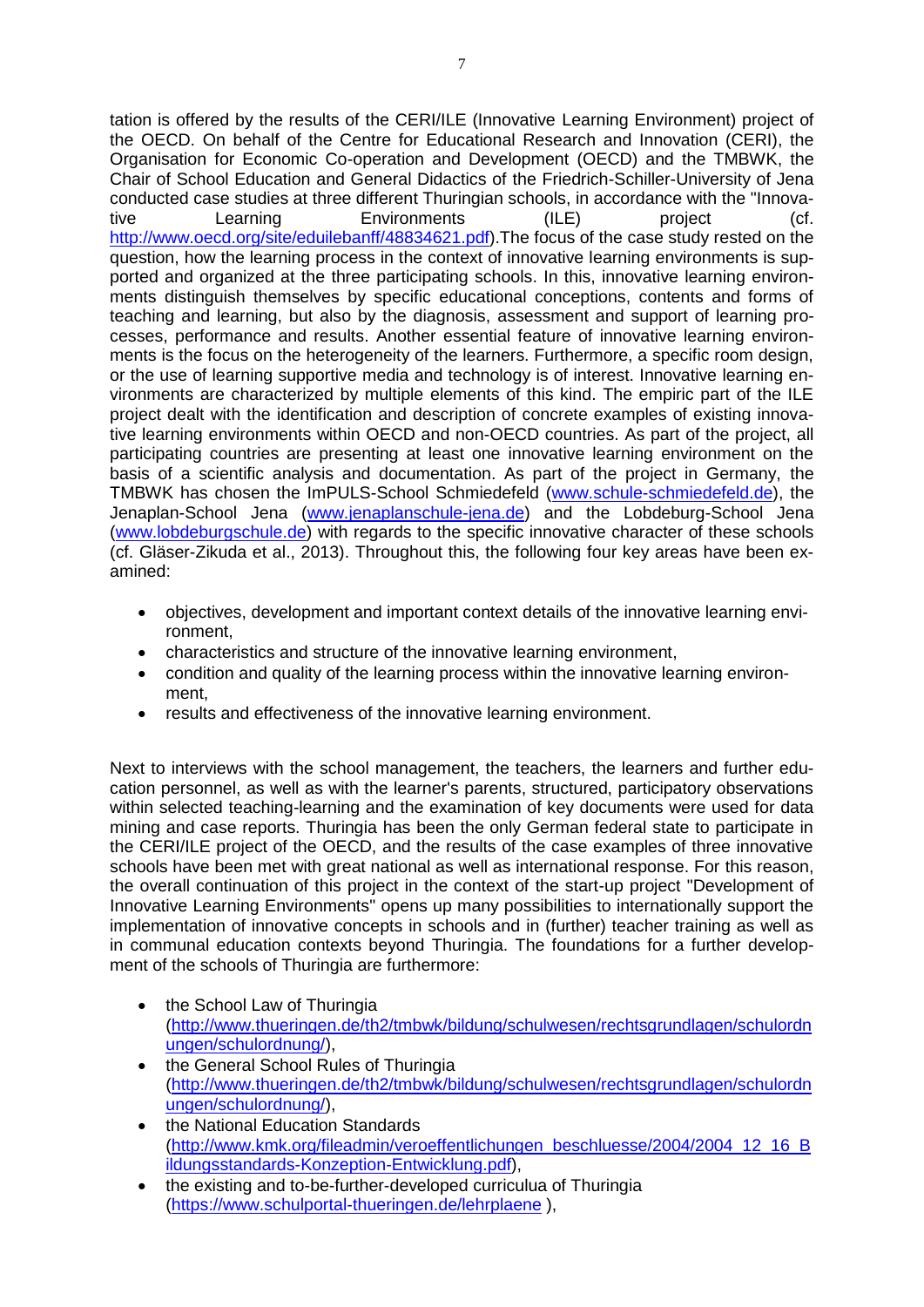• as well as the education plan of Thuringia (http://www.bildungsplan.uni-jena.de), which has to be taken into consideration in the start-up project.

#### **4. Evidence of Impact**

Please report any evaluative evidence concerning the impact of the innovation strategy/initiative on as many of the following points as you can:

- *Change of learning environments*: How have arrangements and behaviours been altered inspired or driven by the initiative? How far-reaching is that change?
- *Reach*: How many learning environments (schools etc.) have shown evidence of change and has such reach met the ambitions of the initiative?
- *Change in learning outcomes:* What are the learning criteria by which effectiveness or success of this strategy/initiative can be judged? What does existing evidence show about positive change in learning outcomes?

Please reflect and report on the evaluations that have been done and that ideally would have been conducted to get the most from the initiative/strategy (including why these may have proved difficult to put in place).

A special feature within the start-up project is the collaboration with start-up project schools that already distinguish themselves by an exemplary work flow within selected areas of innovative learning environments (see OECD/CERI project). Hereby, they give other schools an insight into the daily practice of the project. All participating schools are continuously supported and counselled and are encouraged to interconnect with other schools and other institutions. An active support of the development processes of schools and classroom education is provided particularly by counsellors for school development, but also by several participants and institutions. Exchange, work shadowing and access to multiple information and work material (e.g. on the platform "Thuringian School Portal" of the ThILLM) are likewise included in the offer. Adaptive further training and development material is offered on basis of the framework of the start-up project as well as on the basis of the registration of the initial situation (the so-called "current-state-analysis" of the schools). In this, the learning environments and the development needs from the point of view of the participants play a key role. Suitable consulting and further training offerings are developed and subsequently offered at central events (e.g. the ThILLM) or locally at each school. Counselling for school management and teacher staff as well as for further education personnel but also for pupils and their parents is planned. In terms of a general school development, the development of education, organisation and personnel are focused upon in equal measure. Regular review meetings are held by all participants in order to examine and document the objectives, measures and progress of the project, which are then implemented into further development. Moreover, regular co-operation meetings are held between the star-up project schools, as well as conferences with an expanded circle of participants (e.g. the project participants of V.i.L., nelecom, SINUS, etc.). The counsellors for school development are likewise further educated.

Another objective of the scientific support is the evaluation of the start-up project of the TMBWK in terms of the varied characteristics of the schools and their personnel. In doing so, it is possible to provide a target-oriented consultation and support as well as to ensure a further development of the participating schools towards reference schools in Thuringia, with regards to the development of innovative learning environments. In terms of school development, school quality and education quality, a current-state-analysis will be performed for every participating school in order to examine the initial condition. With regards to the type of school, the participating start-up project schools widely disperse. This heterogeneity of the samples presupposes a diverse array of research tools. Methodically, document analyses, questionnaires, oral interviews and competence identification procedures in central education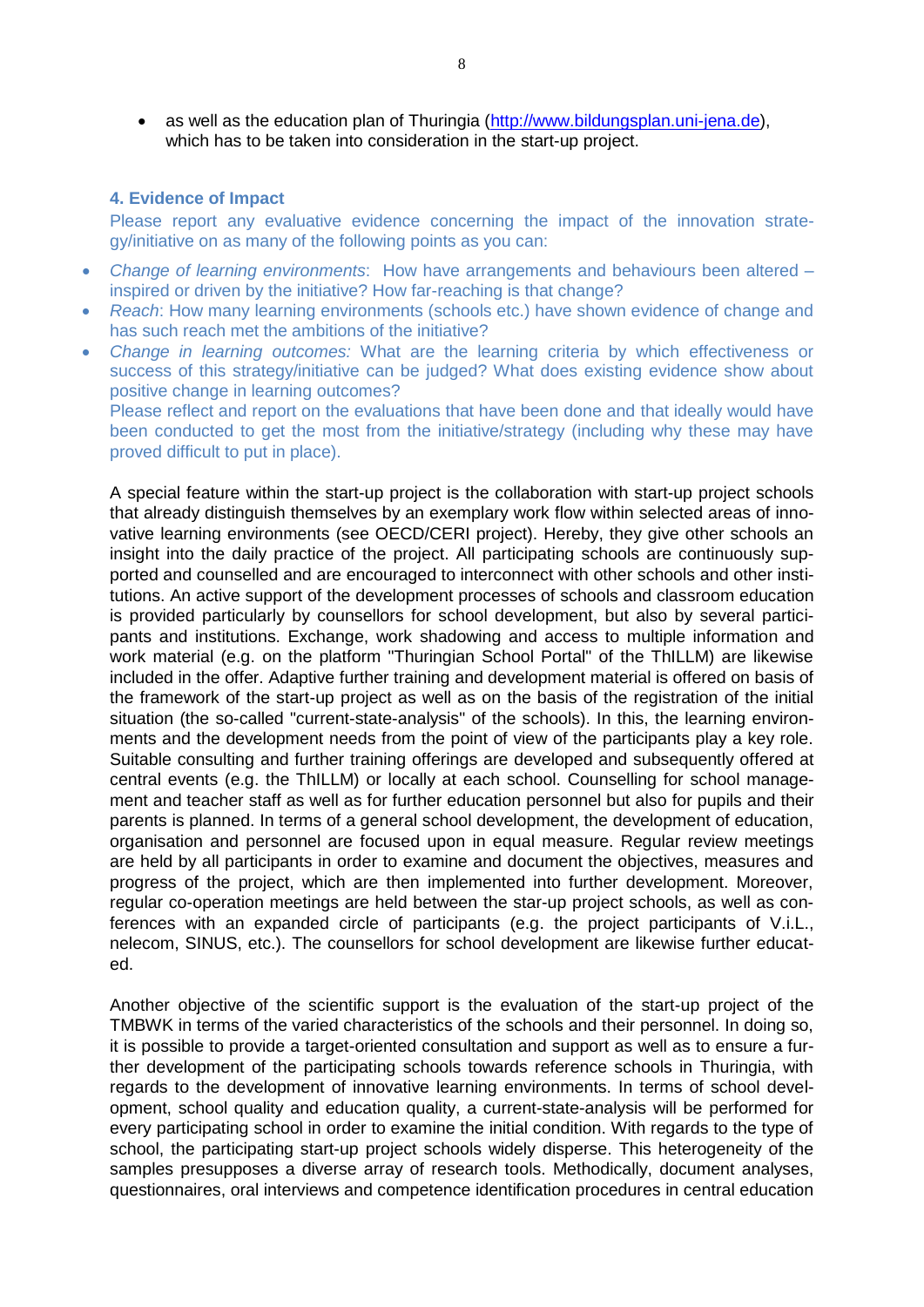sectors are planned for pupils of the 3rd, 5th, 7th and 9th grade (excluding vocational schools). To document and analyse the changes regarding the start-up project, data of the participating schools will be collected. In this, the scientific approach includes the mixedmethods-examination design (Gläser-Zikuda et al., 2012) in order to combine qualitative and quantitative research methods. This strategy aims at adequately illustrating the different sample sizes of the participants on a school level. For the purpose of data collection, the research design thus includes the elements of a cross section design as well as a panel analysis with regards to a process monitoring throughout the execution up to the completion of the start-up project. By means of document analysis on school level and group discussions with education personnel, the starting point as well as the respective objectives of the schools are detected and documented. Likewise employed are questionnaire surveys which are based on the instruments ThüNIS (Thuringian Network of Innovative Schools) and SEfU (Pupils as experts forclassroom teaching). Both have been devised as part of the project "kompetenztest.de" (competence test.de) at the Friedrich-Schiller-University of Jena. Both survey instruments were also developed in the context of school development in Thuringia and they have already successfully proven themselves in field use. The questionnaires collect data at the level of players (from teachers, pupils, parents, other education personnel (ThüNIS)), and at the level of pupils and teachers (SEfU).

The ThüNIS instrument focuses on an evaluation of school development processes while taking into account the perspectives of different educational level of players (pupils, parents, teachers, education personnel) with regards to central education aspects and processes (like education, climate in school, qualification, communication and information, leadership and management, assessment of performances etc.).

The SEfU instrument has been devised for online surveys, however, within the supportive studies a paper-and-pencil version is utilized. The advantage of the SEfU instrument is the focus on the pupils's perspective of education while also taking into consideration the teacher's perspective. By comparing the perspectives of pupils and teachers, the instrument aims at providing individual feedback in order to enable improvements and concrete suggestions with regards to the further development of the classroom education. The constructs detected by the SEfU instrument are, among others, advice and assess, mission statement and development prospects, as well as the school's outward connections.

These survey instruments and scales are completed by further dimensions and questionnaires, which represent a specific selection of standardised instruments from many different international school development projects. Collected is, among other things, data on selfefficacy, burnout, well-being, job satisfaction, attitude towards innovation as well as inclusion/integration.

Also, oral interviews are conducted with the head of school, the education staff, the pupils and the parent's representatives. In this, the main objective of the qualitative data collection is to analyse the respective objectives, specific characteristics and conditions of every school participating in the start-up project. The interviews are to complete the information gathered by the questionnaires.

Finally, the competence tests (project [www.kompetenztest.de\)](http://www.kompetenztest.de/) of the central education sectors of the 3rd, 5th, 7th and 9th grade will be used to document the development process of the pupils. The selection of the dimensions and factors of the education and school quality within the start-up project is based on the international current state research as well as on the guidelines of the quality of school development of the TMBWK.

Next to the selected management and co-ordination group of the start-up project (TMBWK and FAU Erlangen-Nuremberg) the students are systematically included into the start-up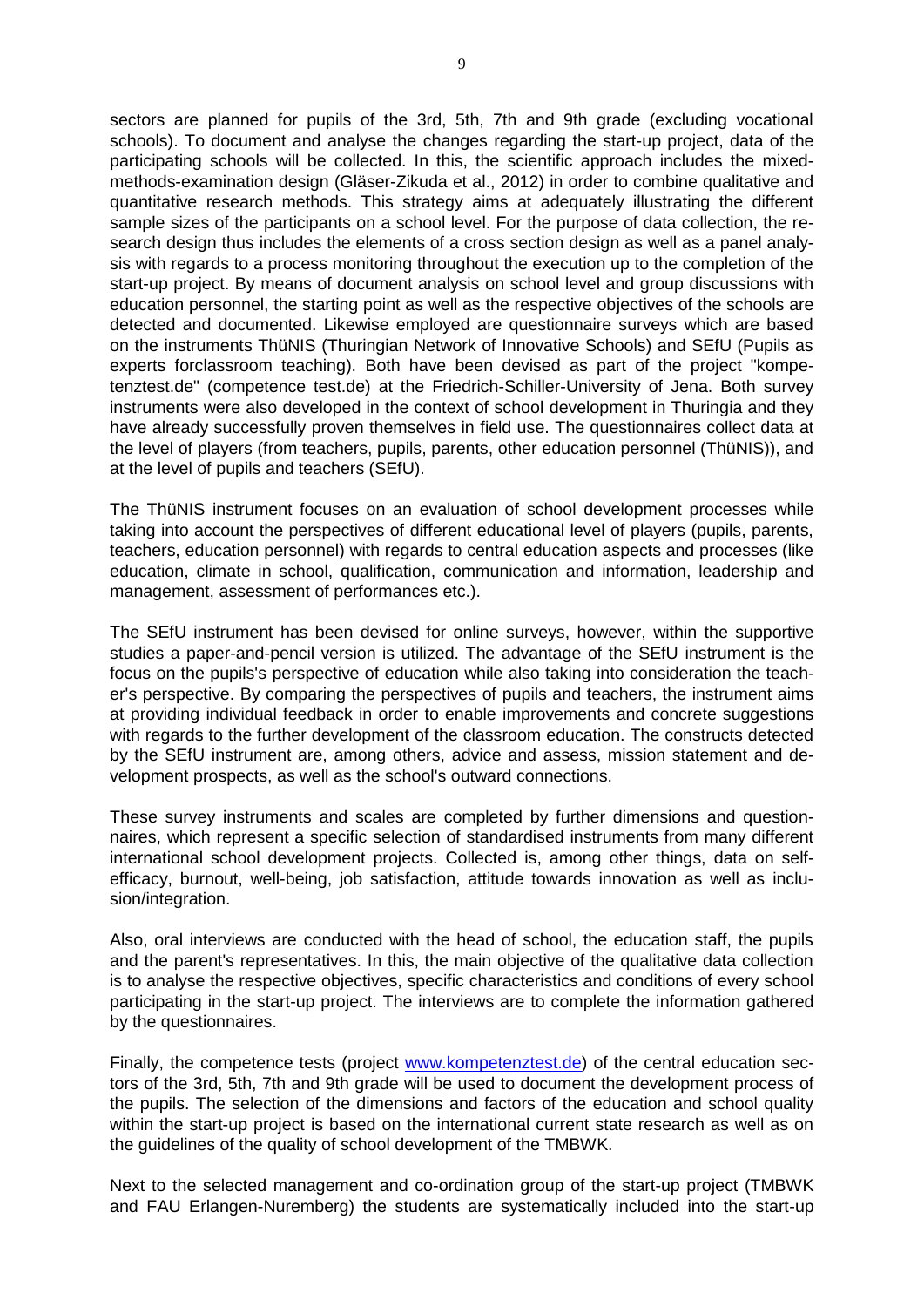project. This marks an essential contribution to the professionalising of future teachers. Students of the teaching profession support pupils and teachers over a longer period of time, carrying out various tasks. They document the advisory processes carried out by the advisors for school development at the schools, and they participate in the data collection, data preparation and data evaluation.

That way, future teachers and pedagogues are gaining valuable, practice-oriented insight into the complex challenges of school development, while at the same time expanding their competences in the field of educational sciences as well as general didactics. They also deepen their knowledge in the area of research and evaluation methods. In turn, the teachers who already work professionally are actively supported and thus gain insight into the current development of school and education development. Thus, the start-up project makes an innovative contribution to a stronger and comprehensive orientation towards practice and research in the field of teacher training. The first results of the current-state-analysis within the start-up project can be expected in autumn 2014; the final surveys will be conducted in spring of 2016.